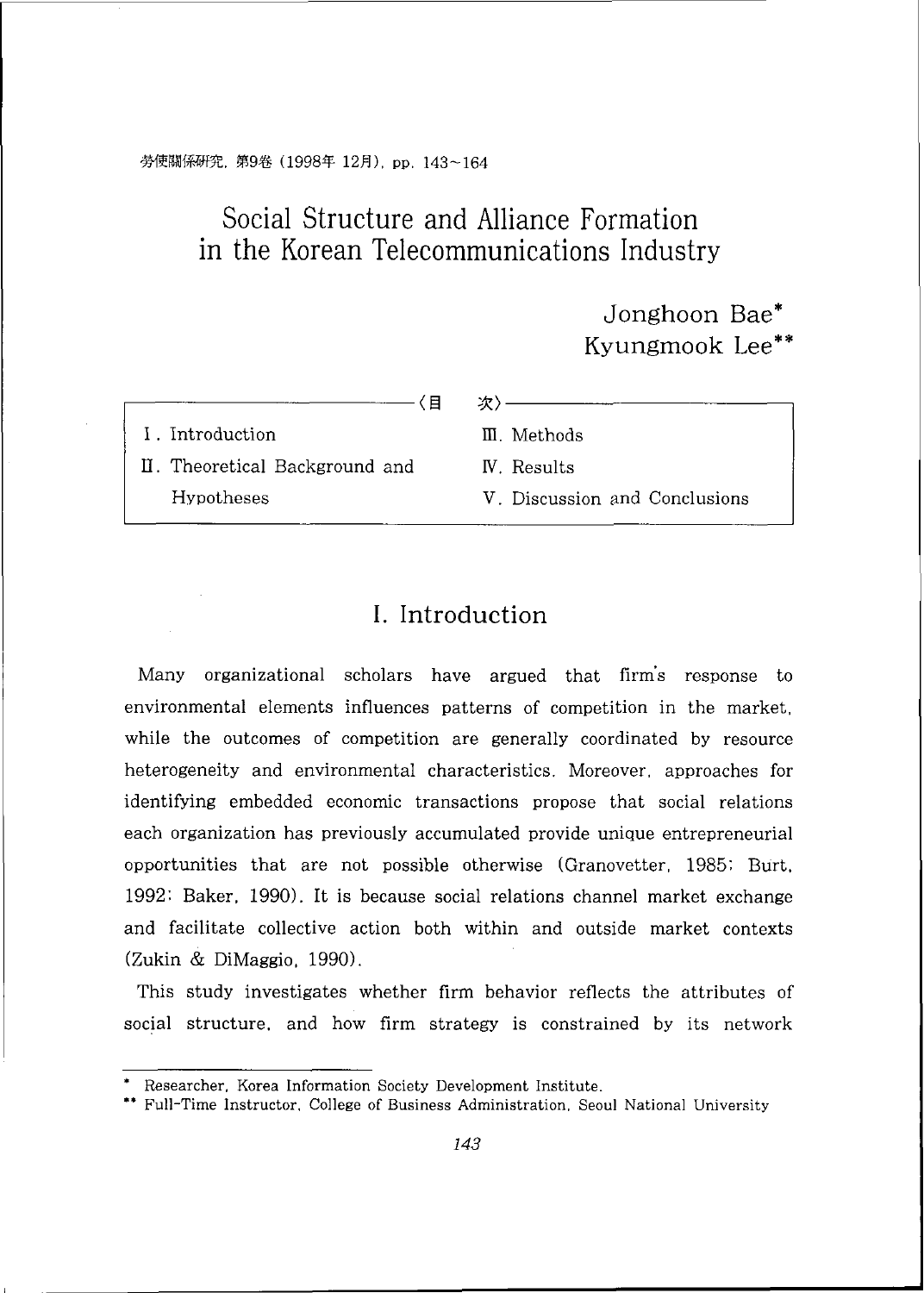embeddedness. More specifically, we examine strategic alliance formation that is partly constrained by the characteristics of social relations in the Korean telecommunications industry.

As a part of deregulation policy, the Korean government announced to allow new entrants with qualifications in the industry in 1996. The government asked firms that wanted to enter the telecommunications market to submit application forms such that it could decide who could enter the industry. In response to this, a record number of firms formed consortia to meet required qualifications set by the government. Using the data, we investigate whether social structure influences the selection of alliance partner.

### **1T.** Theoretical Background and Hypotheses

#### 1. Social Structure and Social Capital

Problematic dimensions such as uncertainty (Pfeffer & Salancik. 1978). legitimacy (Meyer & Rowan. 1977). or cooperative relations (Jarillo. 1988) describe organizational environment. Specially, social network analysis defines the environment as social relations among social actors, and allows researchers to measure specific dimensions of the environment in question while using observable patterns of interaction between organizations (Cook & Whitmeyer, 1992).

The effect of social relations or structure on firm behavior and performance can be coined as the concept of social capital. Social capital is one of the constructs to describe relationships among organizations and the specific dimensions of the environment. Although the definitions of social capital vary over a wide range of studies, empirical explorations usually place a great emphasis on the observable patterns of social interaction.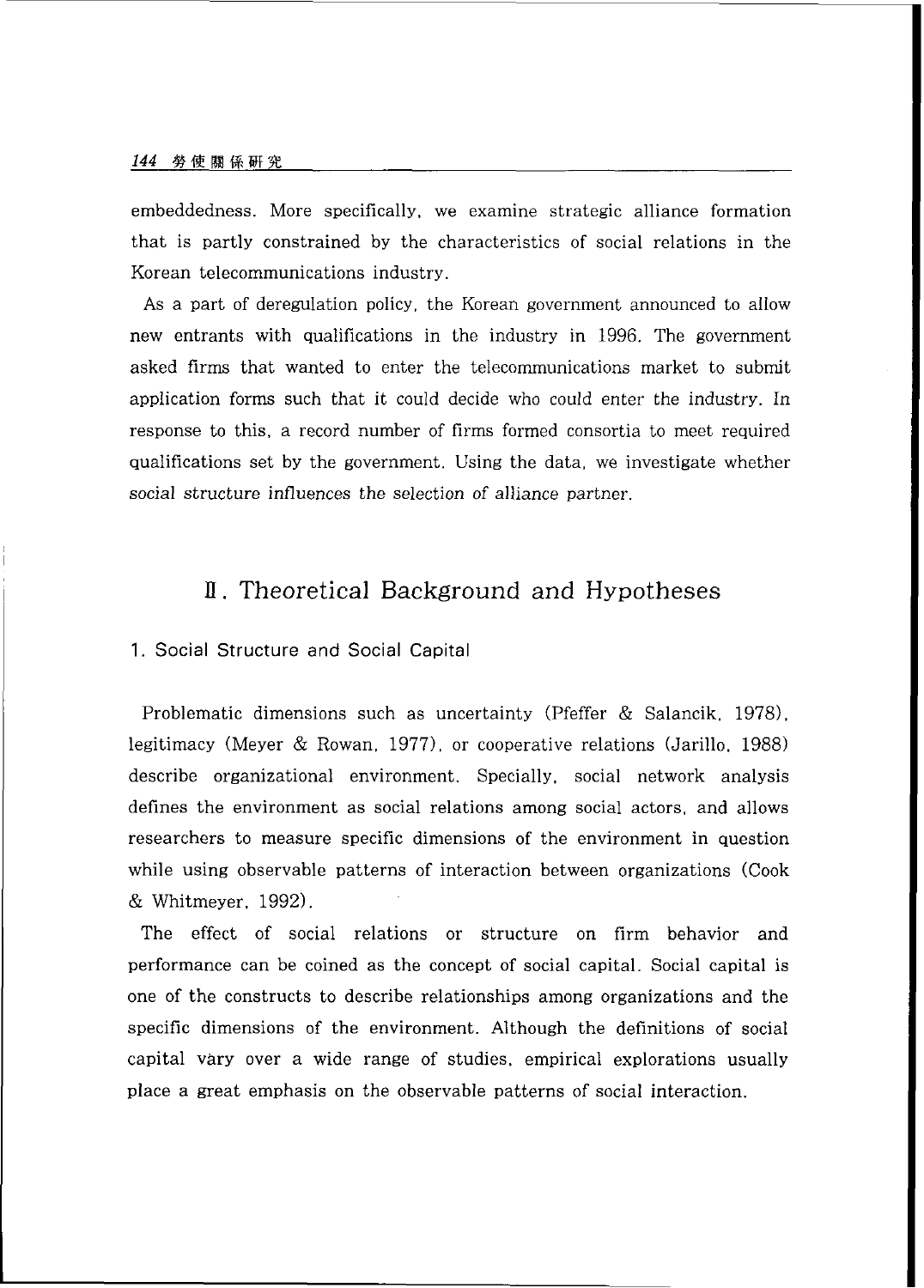Accordingly, social capital is explained in terms of social relations with the elements of environment. That is, actors possessing 'a durable network' of relationships with members in the community are likely to develop social capital (Bourdieu & Wacquant. 1992: Burt. 1992. 1997). For instance. Bourdieu articulates social capital as the sum of resources that accrue to actors due to their social relations (Bourdieu & Wacquant. 1992). Coleman (1988) also deals with productive aspects of social capital, and identifies it as resources that are available to actors in achieving their interests.

Productive value of social capital comes from the access to resources. including information. Distribution of resources is frequently skewed, and their mobility is not so perfect as in competitive market. In such cases. some firms can make a stable access to resources by utilizing their relationship with others who have control over the resources. It is because mutual recognition and trust created by durable social relations lead to embedded transactions between them. In addition, firms expect favorable cooperation from others in relations when focal firms' resources are not sufficient for some purpose.

#### 2. Social Structure and Firm Behavior

As the open system approach indicates (Pfeffer & Salancik. 1978). organizations cannot survive without sufficient support from environments. Transaction is not conducted impersonally: rather it is influenced by the content of social relations that firms have with their environments. That is, economic transactions are frequently completed within limited participants because of embeddedness or network effect (Granovetter. 1985: Uzzi. 1996).

The network effect can be ultimately expressed in terms of performance because social structure that they are embedded in may influence strategic decisions (Pennings, Lee, & Witteloostuiin. 1998). The reciprocity of social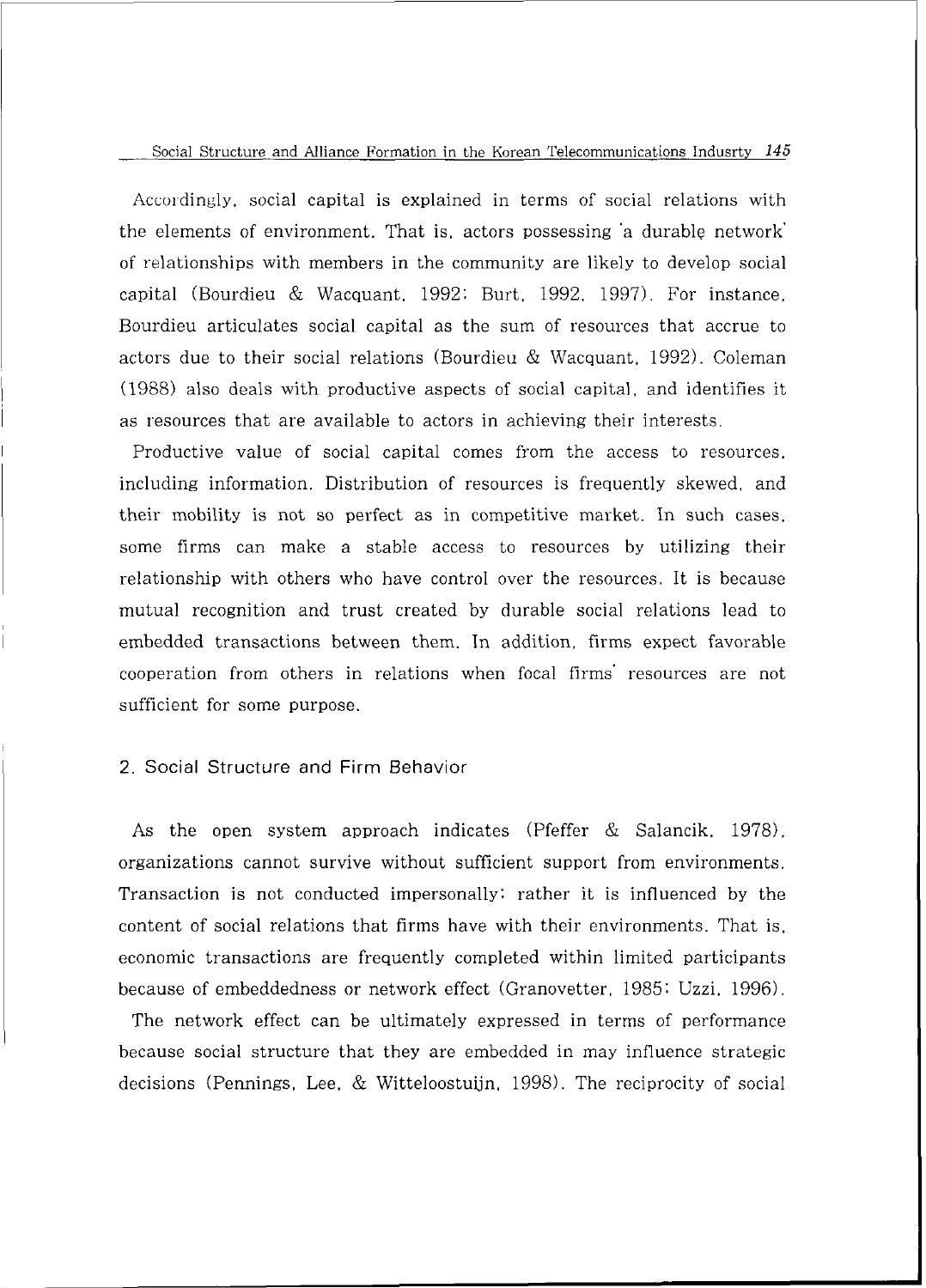#### 146 勞使關係研究

relations imposes structural constraints on the range of firm behavior: thus, the effects of social networks on the performance can be reduced to firm behavior caused by the structural constraints.

For instance, firms having diversified relations with less cohesive others will have high structural autonomy and thus have ability to pursue and realize their interests 'without constraint from other firms' in the market (Burt, 1982). Moreover, firms occupying non-redundant contacts between others can expect abnormal returns from their monopolistic positions caused by information of and control over others (Burt. 1992. 1997). In this view, the economic consequences of social relations are not only the matter of absolute amount of social relations(i.e., the density of social capital) But it is also the matter of comparative content of social relations each firm has. In some cases, as Burt (1982) said. 'relations that firms do not have to others are as important as the relations they have.'

The theoretical grounds for the relation between firm behavior and social capital are relevantly provided by two independent research streamsstrategic groups (Fiegenbaum & Thomas, 1995: McGee & Thomas. 1986) and status-based competition (Podolny. 1993: Podolny et al.. 1996). First. firms making strategic decisions have a tendency to take others in relations as their referents when information flows through social relations and mutual commitment to the relations fosters trust and group norm between actors. Such similarity judgment produces different natures of strategic groups along with the barriers to replication and imitation (Fiegenbaum & Thomas. 1995; Farjoun & Lai. 1997; McGee & Thomas. 1986). That is, adjusting and evaluating its behavior to the group norm to which it belongs, a firm imitates others or differentiates itself from others.

Second, firms having dissimilar status do not compete with each other in the short run although cooptive strategy such as interlocking directorates modifies their social relations. In other words, dissimilar status leads firms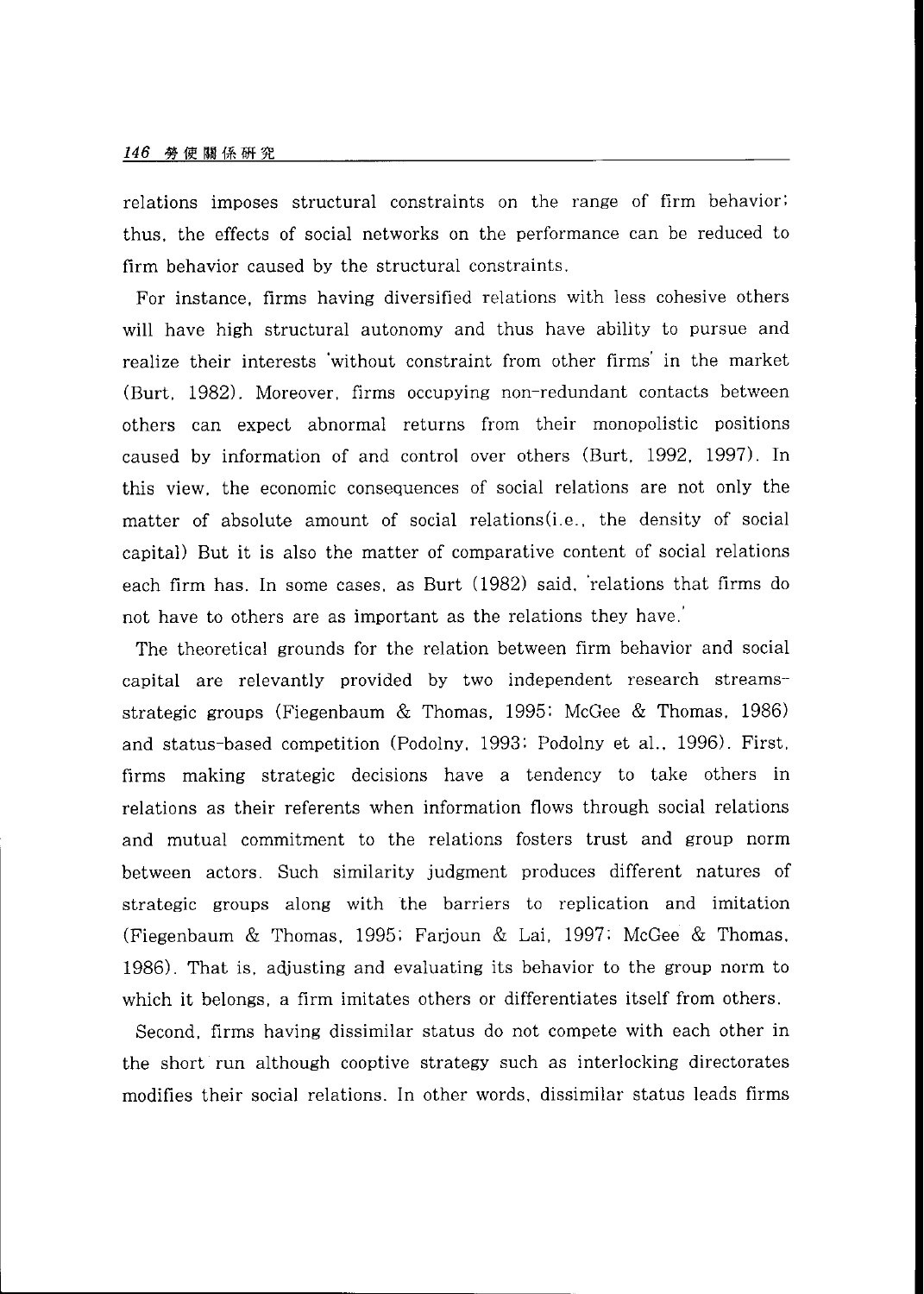to explore different niches in the market. Defining status as a perceived quality of a firm's product in relation to that of its competitors. Podolny (1993) asserts that the market competition is quite influenced by a firm's status in the market.

Because quality, in many cases, cannot be evaluated before consuming products, a firm's status is signified in the form of a generalized reputation that is judged by salient index such as previous performance and the reputation of its suppliers and buyers. Consequently, the market is stratified into sub-markets such as high-end or low-end where firms with similar social capital compete more directly with one another than firms with dissimilar one do.

For example, organizations can exploit direct ties to control or monitor others, and expect stable transactions from them on the basis of group norm reinforced by past experience. Organizations can also explore indirect ties to expand available resources, including information, and compete with one another in searching similar indirect ties to mobilize scarce resources.

If interfirm relations constrain each firm behavior through cognition and stratification, then what relations develop group norm between firms, or allow some firms to share the same status? One way to approach the productive value of social relations(i.e.. social capital) is to classify firms, depending on whether or not their direct and indirect relations with others fall within a range of prescribed properties.

Most measures of relations used in the social network analysis usually do not expound a *priori* qualitative aspects of relations. It is noted, however. that the properties of direct, and indirect ties presuppose what relations are 'direct' qualitatively and quantitatively. This study employs two constructs, cohesion and structural equivalence on the basis of the following reasons: first, relations differ in the mode of communication. direct or symbolic: second, relations differ in the obligations assigned to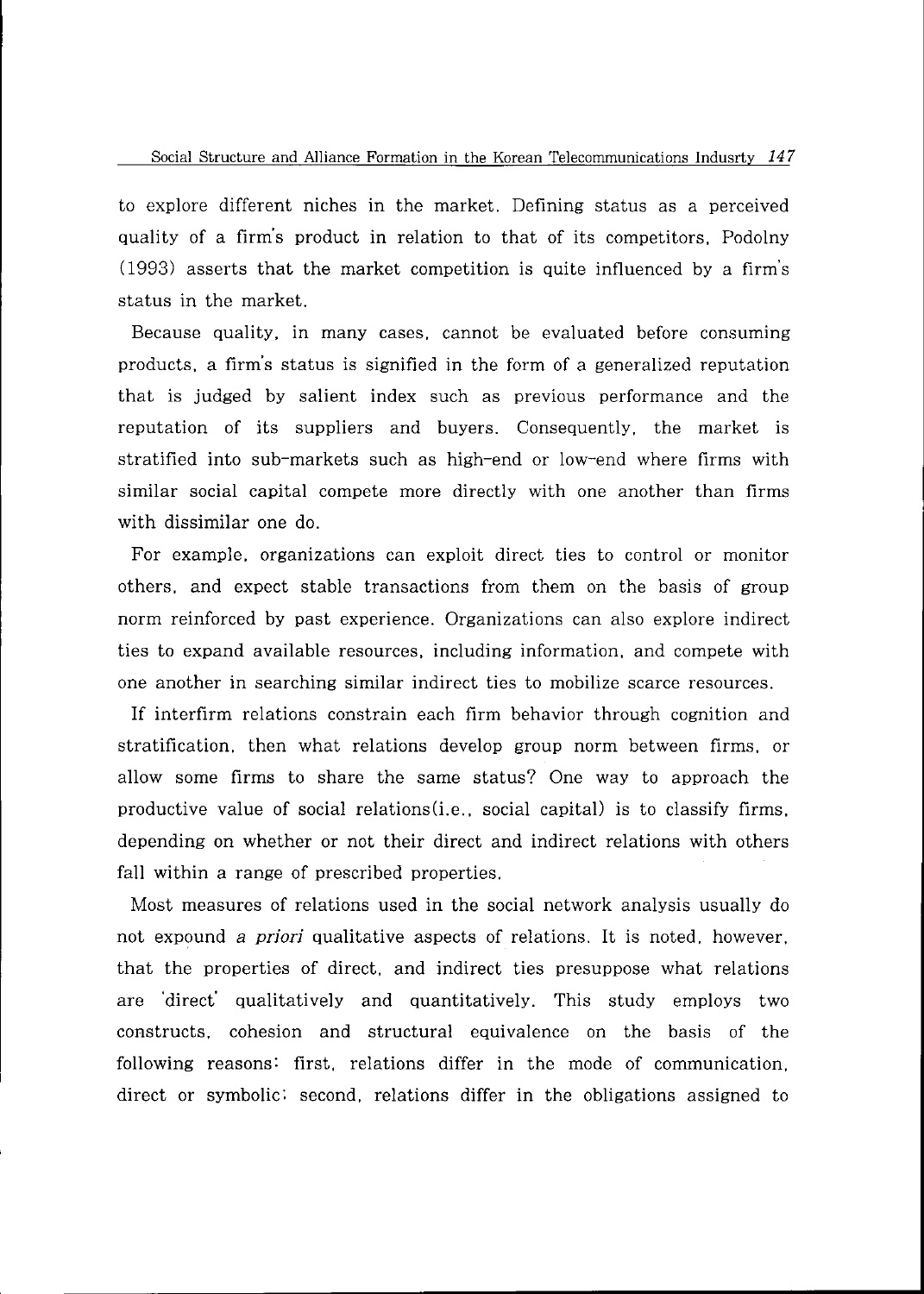firms in the relations.

Constructs to measure cohesion between focal firms assume that a group of firms in a specific network will share group norm and evaluative information when they are adjacent to each other, close enough to interact with each other, or have frequent interaction between them (Wasserman & Faust, 1994). That is, cohesion develops through direct communication and affiliation with group norms.

On each actor's part, being in a cohesive subgroup means that one is socially closer to another in the subgroup than to any other actors in different subgroups. Since the contagion by direct communication provides the evaluative reference to the firms within the subgroup, it is likely that imitation or isomorphism will occur among the members of cohesive subgroup (Galaskiewicz & Burt. 1991).

On the other hand, the equivalence based on role theory includes structural equivalence, isomorphic equivalence, and regular equivalence. which are employed on their own assumption of what is the identical relation (Wasserman & Faust. 1994). That is, equivalence is maintained through symbolic communication and the same roles to others. The equivalence is an approach for classifying actors on the basis of their positions in networks: whether two actors in networks are equivalent or not can be judged by the types of relations to third parties that each actor has.

For example, two actors are, in a strong sense, structural equivalent with each other if and only if they have identical ties to and from identical other actors - the Euclidean distance between their respective network positions is 0. It can be noted that other weak criteria of alternative equivalence are widely used to produce meaningful interpretation of data. One of advantages of equivalence over other constructs is that it considers indirect ties with others as well as direct ties simultaneously. The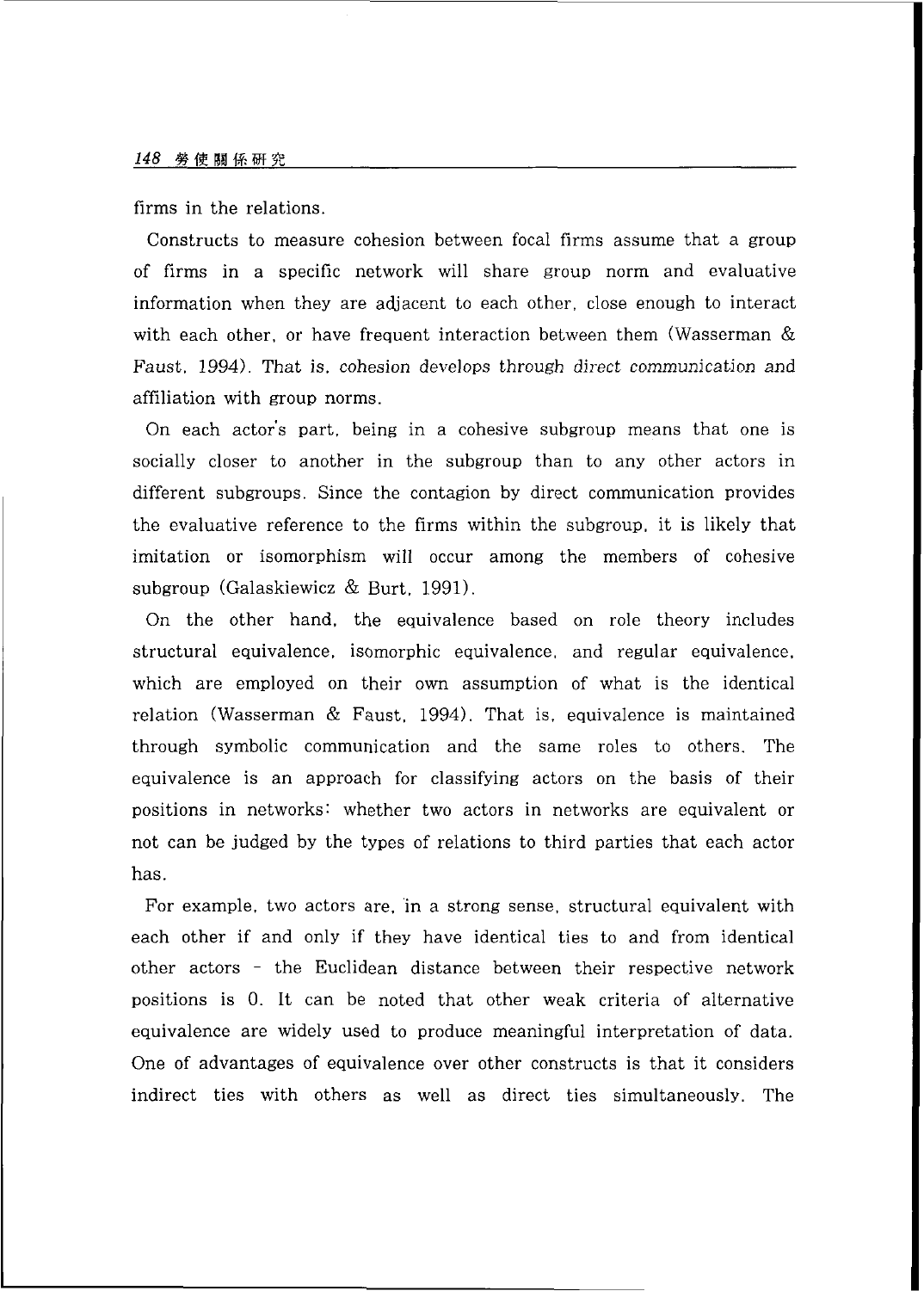equivalence enables researchers to absorb symbolic interactions in their models.

Using structural equivalence. Mizruchi (1992) points out the similarity of political behavior carried out by firms. In simulation. Abrahamson and Rosenkopf (1997) observe isomorphism between equivalent actors. Studies on corporate philanthropy (Galaskiewicz  $\&$  Burt, 1991), technological patent (Podolny et al., 1996). R&D (Stuart & Podolny. 1996). and the diffusion of poison pills (Davis, 1991) report that clusters of equivalent firms show similar behavioral patterns.

#### 3. Social Structure and Strategic Alliance

Much research on strategic alliances has focused on firm capability and transaction cost as the driving forces leading to strategic alliances. In most cases, however, firms with asymmetric information still need to curb partners' opportunistic behavior even if potential partners have complementary resources for some strategic intentions. Moreover, telecommunications industry has been undergoing a turbulent change of the task environment since a dramatic acceleration of technical changes and rising costs of R&D compel firms slow in innovations to exit the market (Llerena & Wolff. 1994). Because social capital provides cognitive referent for managers and a platform for the status-based competition in the market, firms are likely to rely on social capital to ensure necessary information and normative involvement when both the importance and the uncertainty of decision-making are high.

In this respect, decision-makers exclude a part of potential partners when they have no direct experience or have no third-party referrals to evaluate potential partners' capability and possibility of opportunism. Prior direct ties serve as an important source of information about the reliability and capability of potential partners (Gulati. 1995). Reciprocity and trust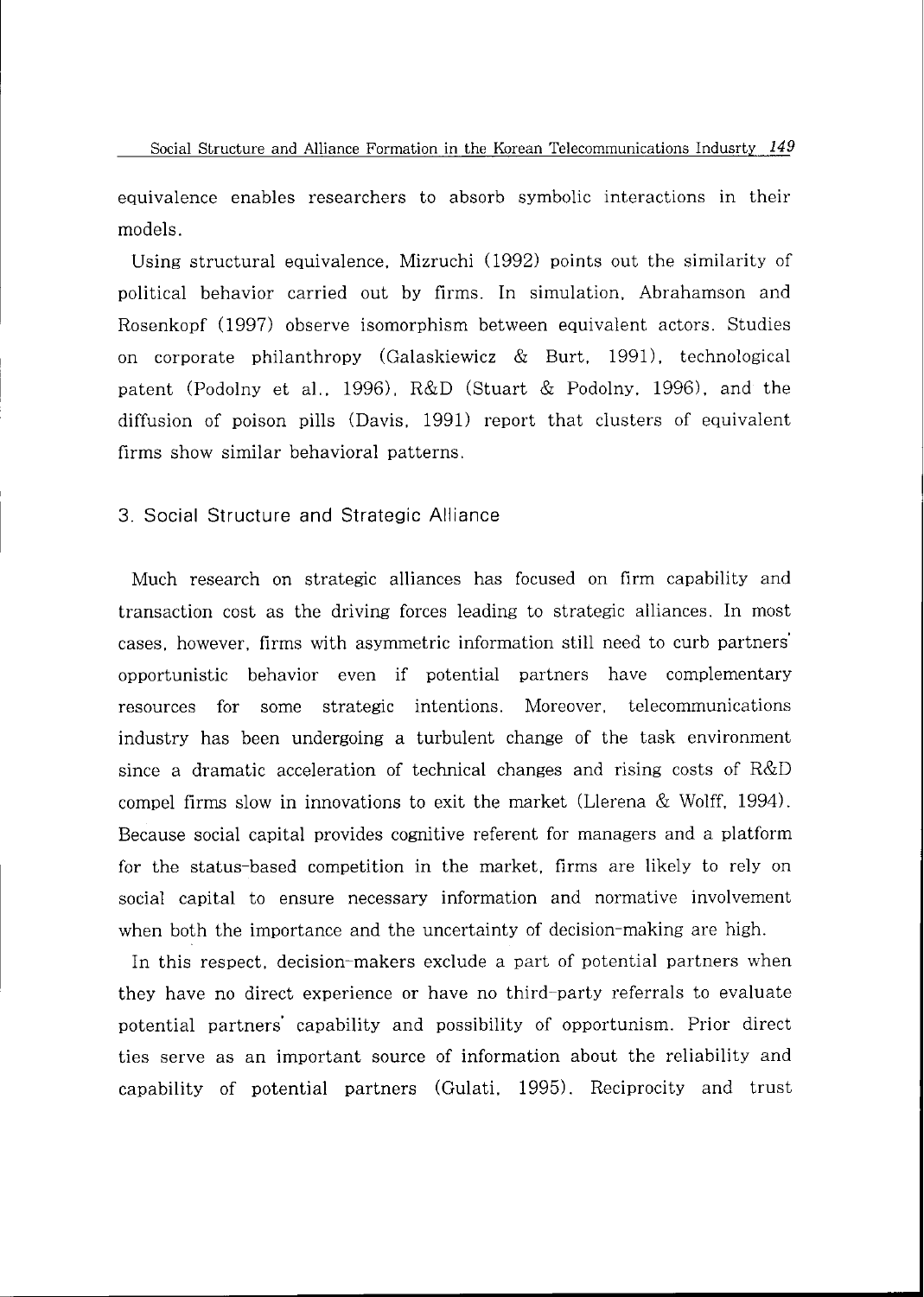developed through previous interations are the crucial conduit for exchange relationships (Larson. *1992:* Zaheer & Venkatraman. *1995).* 

Since oral communication and direct observation within cohesive subgroups will result in asset-specific investment and diffusion of inside information, social relations generated by direct interaction will constitute reliable governance structure in the market (Chung. Singh. & Lee, *forthcoming).* Therefore, we hypothesize:

*Hypothesis I. The more cohesive relations focal firms have, the more likely are they to form alliance with each other.* 

On the other hand, decisions or behavior by structurally equivalent firms in the market will serve as an important referent when a focal firm faces high uncertainty of environment and risk in investment and when the potential partners' resources are not the common knowledge for the participants in the market(i.e.. everyone does not necessarily know exactly what others have).

First, potential partners' reputation in the market plays an important role in the firms' choice of partners. A firm's status in the market may affect the competition with others. Accordingly, firms have a high chance to cultivate social relations intentionally so that other actors in contacts may support to increase or reinforce their own perceived qualities, thus forming alliances with other prestigious producers (Eisenhardt & Schoonhoven. *1996).* Such investment will be in equilibrium to the extent that there is not great difference between their reputation, because alliance with firms with lower reputation can dilute the perceived quality of higher reputation (Podolny. *1993).* 

Second. 'equivalents are likely to select each other as alliance partners to avoid destructive competition. Unpredictable environment with rapid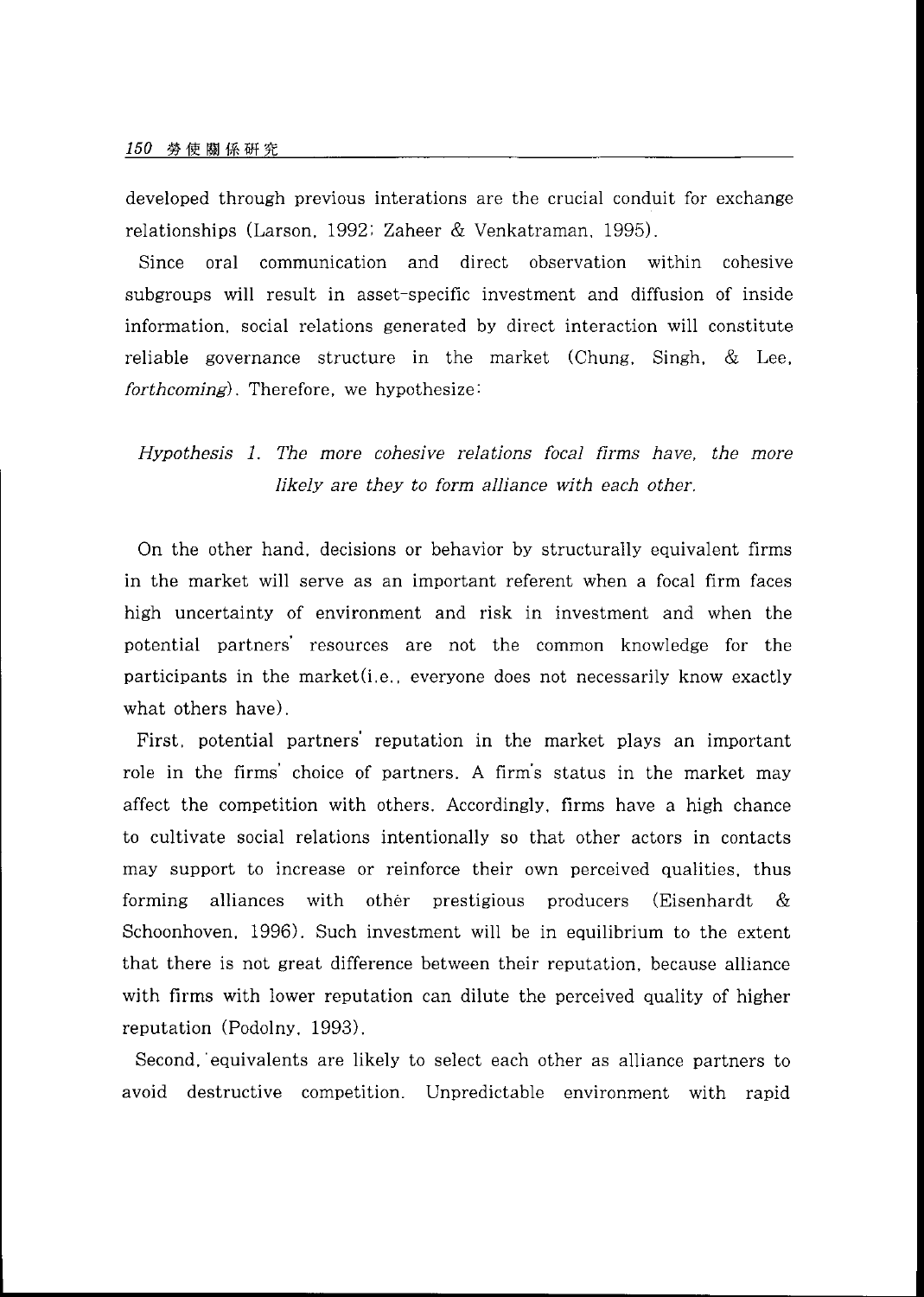technical progress does not allow firms to explore the needs of future users by themselves. Capabilities between equivalents tend to converge since firms may imitate practices conducted by their equivalents to reduce associated risk in investment (McGee & Thomas. 1986). Thereby. equivalent firms share similar roles or competitive positions in the market. and competition with similar capabilities can exhaust scarce resources for such limited purposes as preserving the status quo. Such competition will be increased when equivalents are sharing the niche in the market.

As a result, if possible, firms that have equivalent relations seek stable cooperation with each other to avoid mutually destructive competition. Therefore, we hypothesize:

*Hypothesis 2. The more equivalent focal firms are, the more likely are they to form alliance with each other.* 

### IN. Methods

#### Research Setting

To test the hypotheses presented above, we choose Korean telecommunications industry as a research setting. The industry consists of firms involved in telecommunication service and communication equipment. The former includes telephone service, mobile phone service, and other value-added telecommunication service, whereas the latter includes computers with auxiliaries and communication equipment. The industry has recorded rapid growth last decade, and is expected to lead national economic growth in years to come. For example, sales growth of the industry in 1996 was estimated to 49.34 percent, and net income growth 184.24 percent.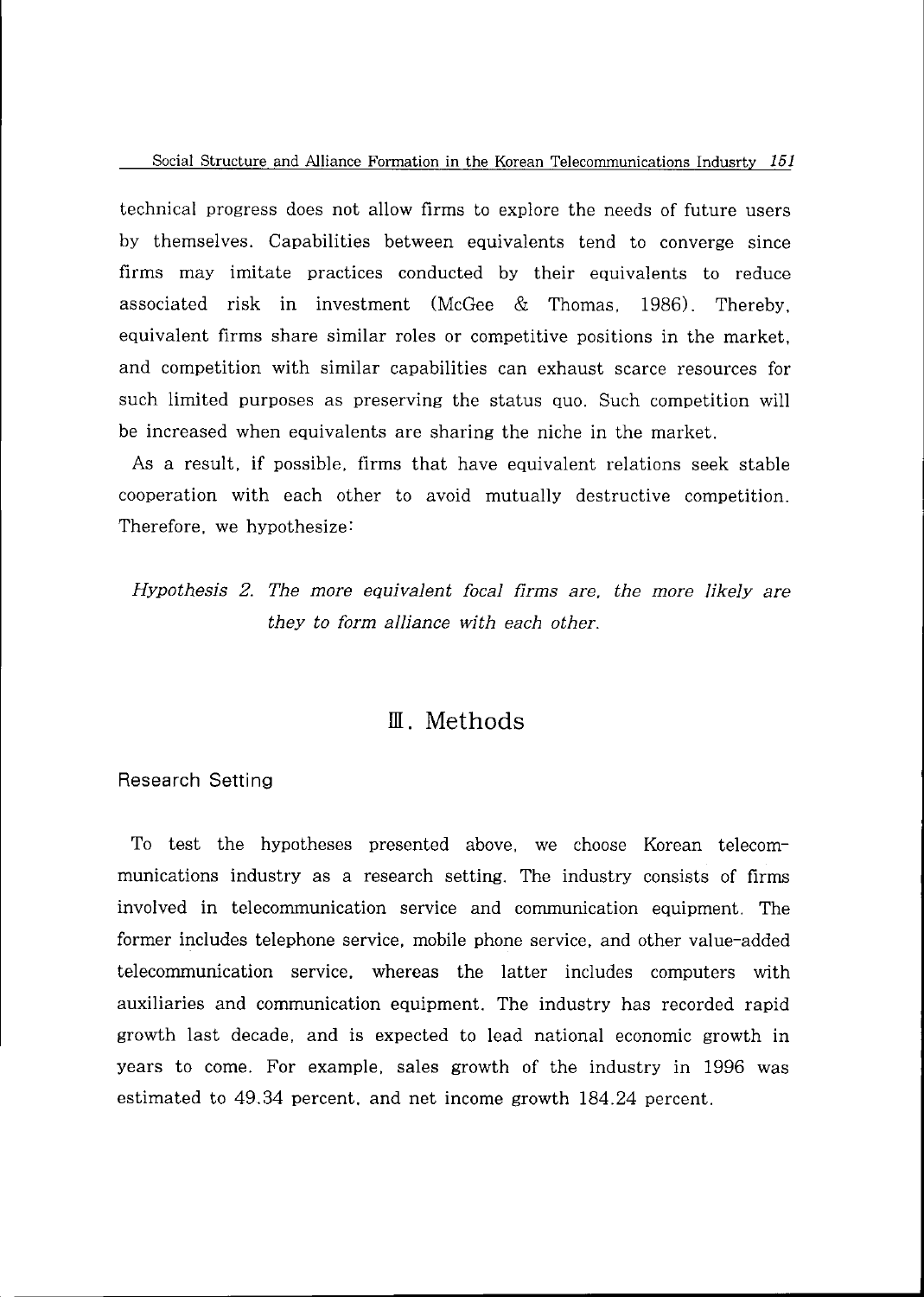In the past, the industry was actually dominated by Korea Telecom, which was controlled and owned by the Korean government. However. because of the WTO agreement, barriers to domestic and foreign entrants in entering the industry are supposed to be removed by 1998. Although the demand for telecommunication service is expected to grow substantially. cut-throat competition will be inevitable due to the deregulation policy of the Korean government and free trade trends by WTO. Furthermore. continuous technological innovations such as CDMA (code division multiple access) cause existing capabilities to be obsolete, intensifying competition in the market.

Prior to opening the telecommunications industry by 1998, the Korean government had steadily loosened constraints on the market structure. In 1996, the government announced to allow additional entrants in the industry, and recommended potential applicants to submit applications with required documents for the review. Since the government demanded rigid qualifications and the competition for the license within segments in the industry was supposed to be particularly keen, a number of applicant firms rushed to engage in consortia to meet the requirements. As a result. a total of 52 consortia were formed and applied for 27 segments in the industry.

#### 5. Data and analysis

*Data.* The list of participants in the consortia comes from a database and periodicals provided by KISDI. ETRI, and the monthly magazine of Management and Computer. Initially. 137 firms are compiled out of the database and periodicals. Among them, we exclude consortia in which only two firms participate, because this figure is too small to make meaningful interpretation. Also excluded are firms of which information about their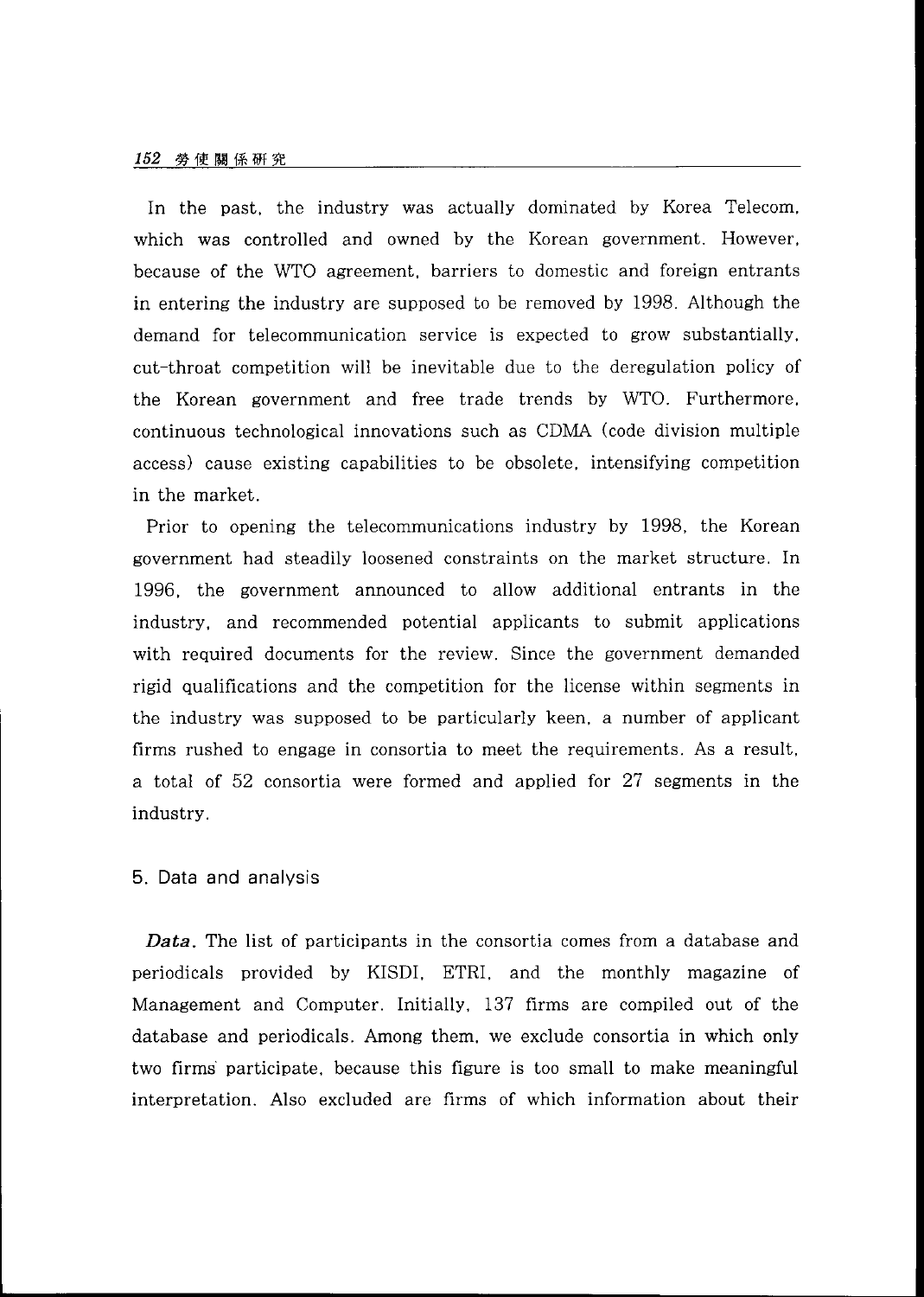social relations and firm resources is not available. Most of them are the medium or small sized companies that are not listed in the stock market. Final sample size is 90 firms. It is noted that the database and periodicals report only limited numbers of firms participating in consortia because complete membership of participants is not made public.

*Variables.* Dependent variable is used as a binary variable to measure firms' choice of partners. The dependent variable is set to 1 if two focal firms participate in the same consortium, 0 otherwise.

Independent variables deal with social structure and control variables. Two variables measure the characteristics of social structure - structural equivalence and cohesion. We construct social structure of organizations on the basis of school ties of their top managers and banking connection. Although social structure can be constructed from various social relations. those connections are quite important in Korea culturally and institutionally and information on the connections is publicly available. Therefore, we ignore other aspects of social relations in constructing social structure.

School ties are measured 1 if two focal firms' CEOs are the same college alumni. 0 otherwise. Banking connection is set to 1 if two focal firms transact with the same bank as a lead bank. 0 otherwise. Since July 1974. the Act of Bank has adopted the Principal Transactions Bank System in which each listed company has a designated bank as a lead bank. Such banks monitor designated firms' financial structure. reviewing new lending or existing loans, and guiding capital structure improvement plans. These banking institutions can play a role of a broker in important strategic decisions such as the selection of alliance partner. Pairwise comparison algorithm establishes two separate 90 by 90 matrices with binary values. By adding the two relational matrices with equal weight, we get an adjacency matrix Z.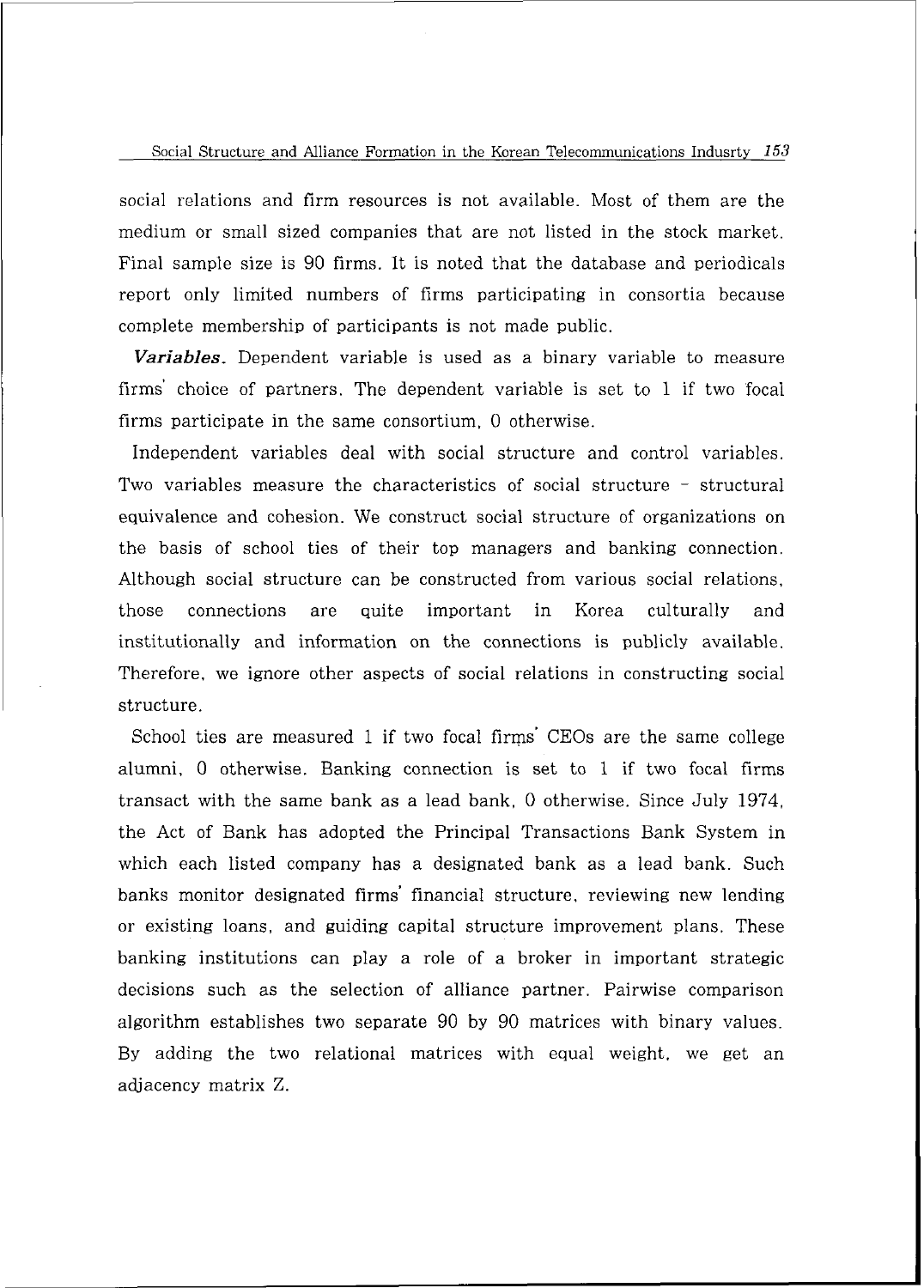Using the adjacency matrix, we calculate two measures of social structure structural equivalence and cohesion. Structural equivalence between firm i and firm *j* is measured by  $d_{ij} = {\sum_{q=1,90} ((z_{iq} - z_{jq})2 + ((z_{qi} - z_{qi})^2)}^{-1/2}$ . Since smaller value of  $d_{ij}$  indicates higher structural equivalence, we subtract dij from the largest value among  $d_{kl}$ ,  $k$ ,  $l = 1, 2, .$  90. To get d<sub>ij</sub>. we use structural equivalence/profile similarity command in UCINET IV (Borgatti et al.. 1991).

We construct the cohesion measure by reachability (Wasserman & Faust. 1994), utilizing the inverse of geodesic distance between two focal firms. Geodesic distance between two focal firms is the length of shortest path to reach each other in the network. If two firms have direct ties with each other, for instance, geodesic distance between them is 1. If they do not have direct ties with each other but have direct ties with a common third party, it is 2. Since we use the inverse of geodesic distance, the larger the value, the more closive the firms are.

Control variables such as comparative characteristics of two firms' size. niche, and technological capabilities are introduced in the model to control the effect of resource complementarity. We control for them because previous studies on alliance formation has indicated that resource complementarity between two firms increases the possibility of their alliance formation (Gulati. 1995: Chung. Singh. & Lee, **forthcoming).** 

Firm size is measured by the average three year sales volume from 1994 to 1996. We divide the sales volume of larger firm by that of smaller firm to have firm size difference. Some studies (e.g. Sakakibara, 1997) on the niche overlap employ standard industry classification as a proxy for the niche while others (e.g. Cool & Schendel. 1987; Sinha & Noble. 1997) examine the firm resource with the scope commitments such as types of products.'The niche is not necessarily dependent on the firm resource, yet indirectly reveals what kind of resource firms have since the niche is a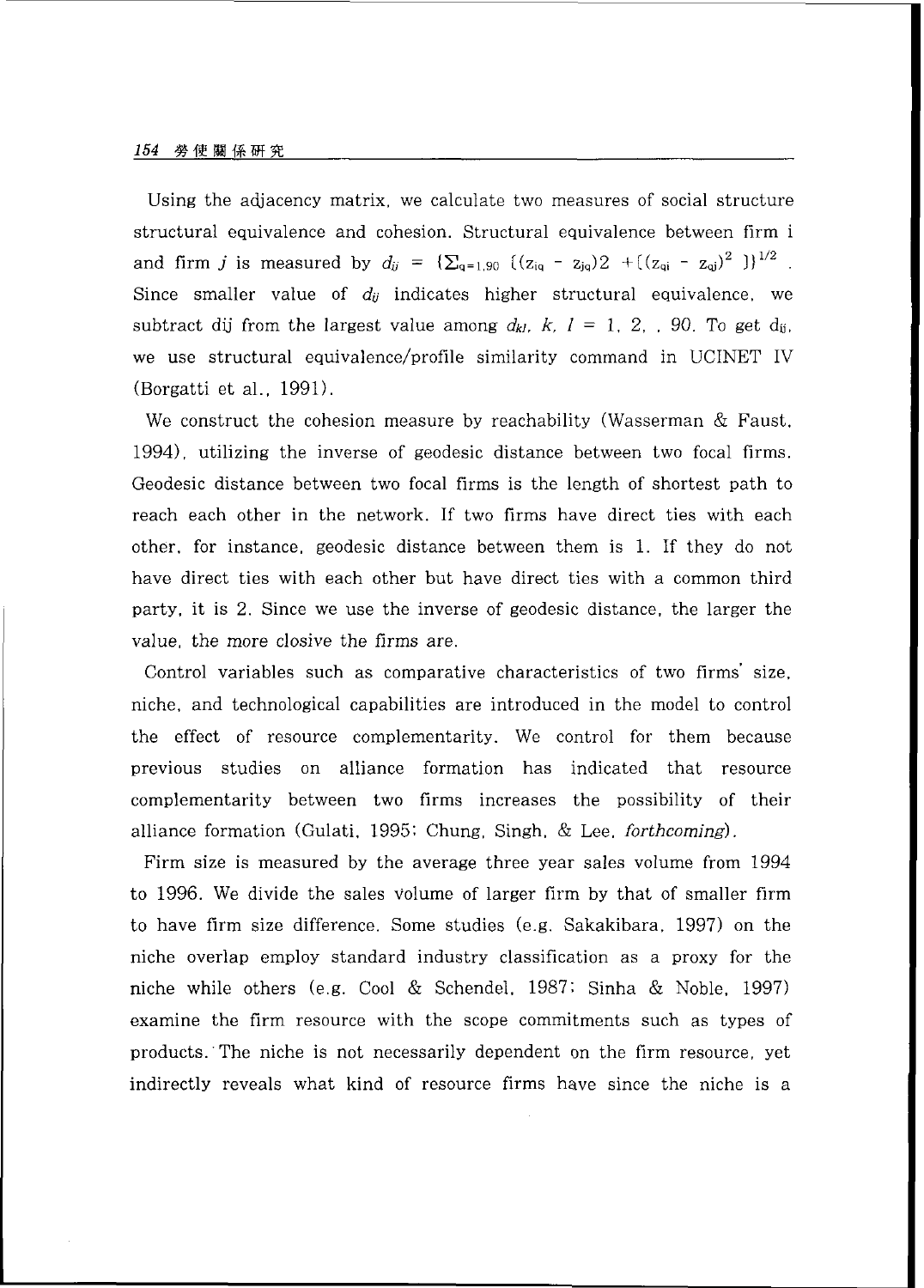place conditioning externally firm performance. In this study. we use three different measures to address technological capabilities between two focal firms: niche overlap. R&D intensity and technological specialization.

Using Korean Standard Industry Classification code, niche overlap represents whether two focal firms are in the same two-digit industry. It is coded 1 if they are in the same industry. *0* otherwise. Also introduced are two separate indicators of firms' relative technological capabilities absolute difference in two focal firms' R&D intensity and absolute difference in technological specialization.

R&D intensity is the ratio of R&D spending to total sales. Though patent citation or patent portfolio is preferred in most studies, we use data on R&D spending due to the inaccessibility to patent information of sample firms (see Mowery et al.. 1996: Poldony et al.. 1996). Technological specialization, a measure for the scope commitment to telecommunications industry, is the proportion of telecommunication related sales to the total sales: such relatedness is based on the standard code by Computer & Communication Promotion Association of Korea.

In addition, a business group variable is included in the model. It refers to whether two focal firms are the affiliated companies of the same Korean business group, namely Chaebol. It has value of 1 if two focal firms are affiliates of the same Chaebol, 0 otherwise. Since strategies conducted by the subsidiaries of Chaebol are likely to be coordinated, it is necessary to control the influence of Chaebol.

**Analysis.** We test the hypotheses by using a choice model that includes indicators of social structure and control variables as evaluative items (Maddala. 1983). When the utility of each alternative is a function of evaluative items  $(X_{ik})$ , the model can be  $P(Y_i = 1) = 1/1 + exp(-\sum_i$  $b_kX_{ik}$ ), where  $Y_i$ , a state of the choice based on the difference in the utility between alternatives, follows logistic distribution. To estimate the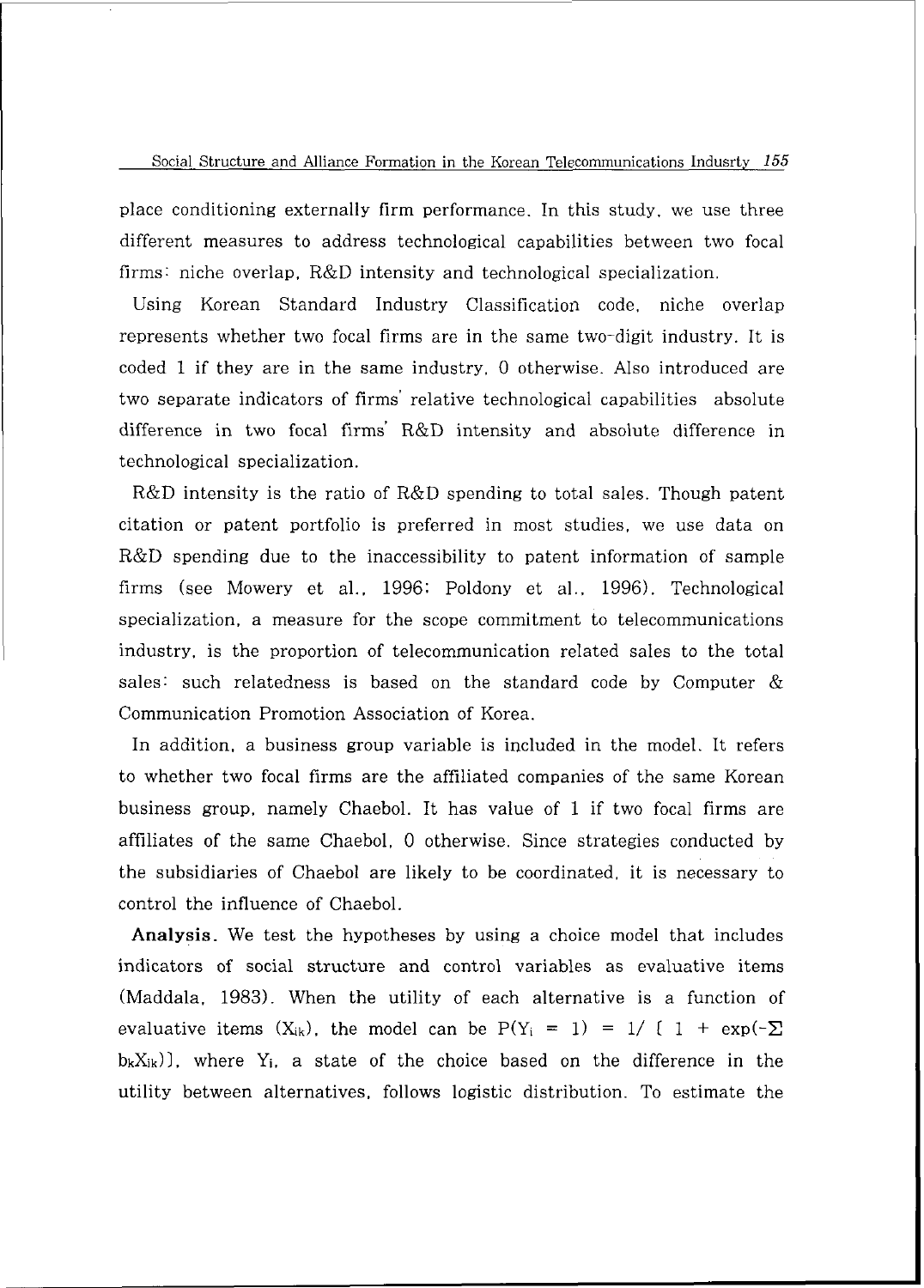coefficients of covariates, the study uses maximum likelihood estimation by using logistic regression. The number of dyads used in this study is reduced to  $[N \times (N-1)]/2$ , although the total number of dyads is  $N \times (N-1)$ , because we have symmetric matrices.

### **N.** Results

Most of the firms in the final sample were established in the 1970s and 37 percent of them are specialized in telecommunications industry in 1995. Table 1 shows descriptive statistics of variables used in this study.

| Variables                                  | Mean  | s.d.  | Correlations |         |         |          |         |         |        |  |  |
|--------------------------------------------|-------|-------|--------------|---------|---------|----------|---------|---------|--------|--|--|
|                                            |       |       |              | 2       | 3       | 4        | 5       | 6       | 7      |  |  |
| 1. Consortium formed                       | .12   | .33   |              |         |         |          |         |         |        |  |  |
| 2. Cohesion                                | .567  | .231  | .051         |         |         |          |         |         |        |  |  |
| 3. Structural equivalence                  | 5.74  | 1.51  | .068         | .337    |         |          |         |         |        |  |  |
| 4. Affiliates of the same business group   | .004  | .059  | .121         | .035    | .039    |          |         |         |        |  |  |
| 5. Niche overlap                           | .16   | .37   | $-031$       | $-013$  | .064    | .042     |         |         |        |  |  |
| 6. Difference in size                      | 18.68 | 66.63 | $-.042$      | $-.008$ | $-010$  | $-0.09$  | .039    |         |        |  |  |
| 7. Difference in R&D intensity             | .14   | .73   | .047         | .002    | .041    | $-0.008$ | $-.062$ | $-.028$ |        |  |  |
| 8. Difference in technology specialization | 36.70 | 40.70 | $-105$       | .020    | $-.019$ | .014     | .001    | .055    | $-030$ |  |  |

Table 1. Means, Standard Deviations and Correlations

Table 2 gives the results of logistic regression about partner selection. Model 1 includes variables related with firms' relative resource characteristics and capabilities. We add the indicators of social structure in successive models. In model 2, we add structural equivalence to model 1. Supporting hypothesis 2, its coefficient is positive and significant at 0.01 level. The result shows that structurally equivalent firms are more likely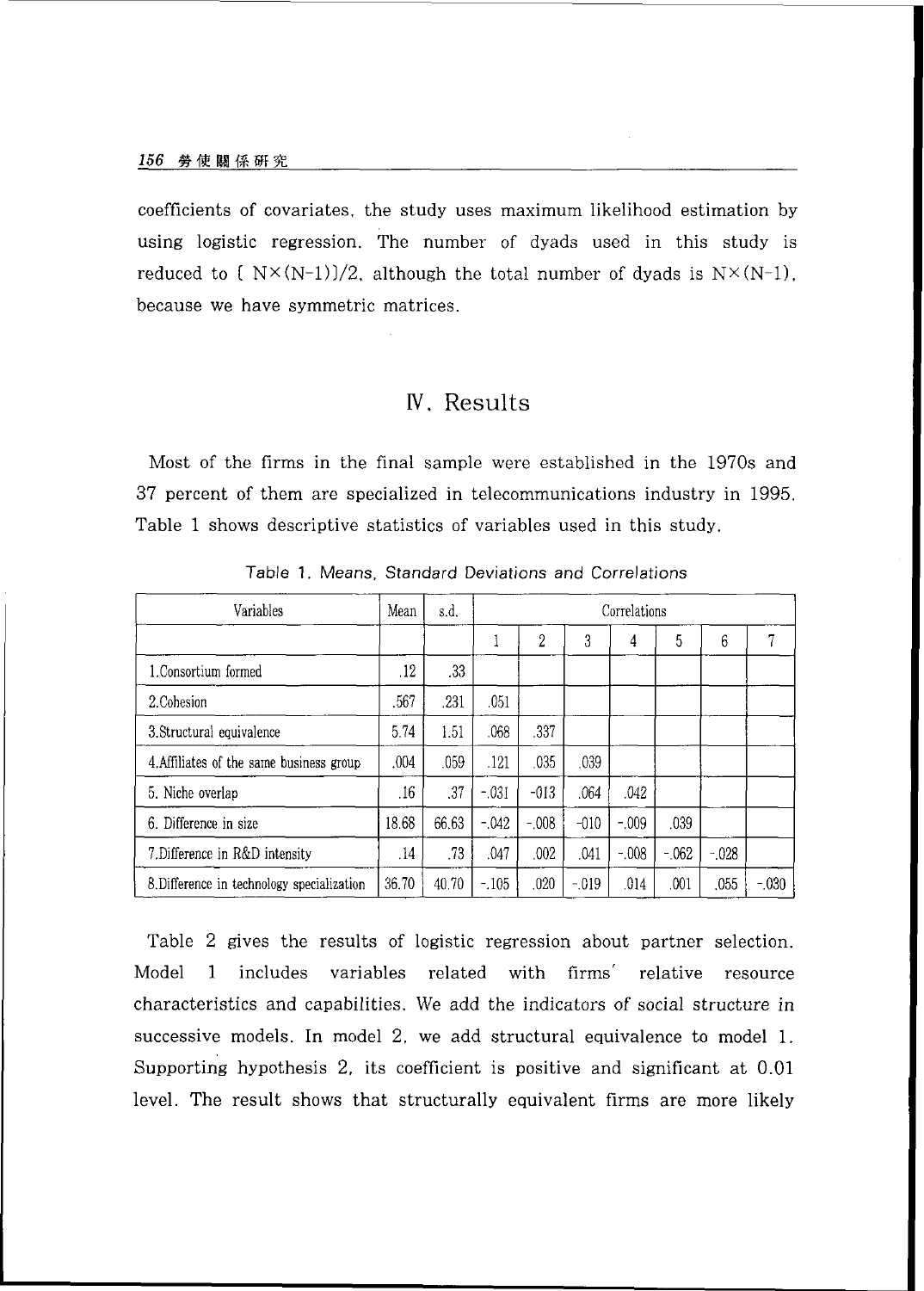to form alliance with each other than structurally non-equivalent ones. Incremental chi-square test also indicates that the addition of structural equivalence significantly improves the goodness of fit.

In model 3, we add cohesion variable to model 1. Its coefficient and incremental chi-square test suggest that the closeness between two firms increases the likelihood of their alliance formation. In other words, firms that are closely linked through direct or indirect ties tend to ally with each other. When we use both structural equivalence and cohesion in model 4, the cohesion loses its significance. The coefficient is significant at only 0.06 level. Compared with structural equivalence, cohesion has less

| VARIABLES                       | MODEL 1    | MODEL 2           | MODEL 3              | MODEL 4        |  |
|---------------------------------|------------|-------------------|----------------------|----------------|--|
|                                 | $-1.62*$   | 1.08              | 1.177                | .899           |  |
| Intercept                       | (.12)      | (.683)            | $(.68)$ <sup>-</sup> | (.689)         |  |
|                                 |            | $.124***$         |                      | $.103***$      |  |
| Structural equivalence          |            | (.031)            |                      | (.034)         |  |
|                                 |            |                   | $.642**$             | .403           |  |
| Cohesion                        |            |                   | (.203)               | (.214)         |  |
|                                 | .278       | $.312*$           | .275                 | $.305*$        |  |
| Niche overlap                   | (.145)     | (.146)            | (.146)               | (.146)         |  |
| Difference in size              | $-0.06***$ | $-0.06***$        | $-.007***$           | $-0.07***$     |  |
|                                 | (.001)     | (.002)            | (.002)               | (.002)         |  |
| Difference in technology        | $-0.09***$ | $-.008***$        | $-.009**$            | $-0.09***$     |  |
| specialization                  | (.001)     | (.001)            | (.001)               | (.001)         |  |
|                                 | $.124*$    | $.113*$           | $.124*$              | $.114*$        |  |
| Difference in R&D intensity     | (.053)     | (.053)            | (.053)               | (.053)         |  |
| Affiliates of the same business | $-3.53***$ | $-3.44$ **        | $-3.45***$           | $-3.41$ **     |  |
| group                           | (.66)      | (.664)            | (.661)               | (.665)         |  |
| $\chi^2$                        | 106.5      | 121.9             | 116.2                | 125.4          |  |
| d.f.                            | 5          | 6                 | 6                    | 7              |  |
|                                 |            | Versus Model 1    | Versus Model 1       | Versus Model 2 |  |
| $\chi^2$ test                   |            | $\chi^2$ = 15.4** | $x^2 = 9.7$ **       | $\chi^2 = 3.5$ |  |
| N                               | 4005       | 4005              | 4005                 | 4005           |  |

|  |  | Table 2. Parameter Estimates for Logit Model in the Choice of Partners |  |  |  |  |  |  |  |  |  |
|--|--|------------------------------------------------------------------------|--|--|--|--|--|--|--|--|--|
|--|--|------------------------------------------------------------------------|--|--|--|--|--|--|--|--|--|

' p ( .05

\*\*  $p \in .01$ 

Standard errors are in parenthesis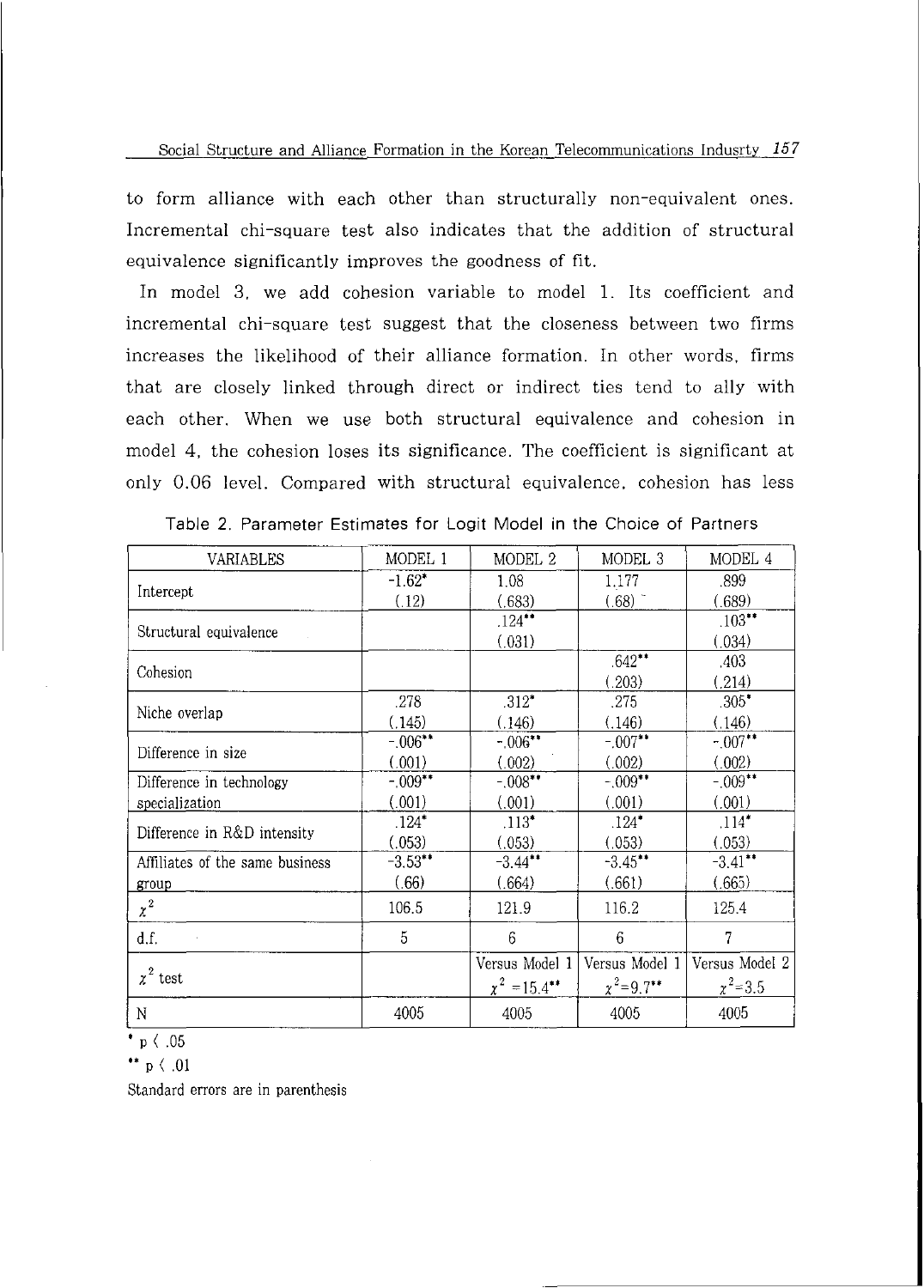influence on the choice of alliance partners.

Results also indicate that firms' relative resources are important alliance drivers. The positive coefficient of niche overlap suggests that firms in the same industry tend to ally with each other. The negative coefficient of difference in technology specialization indicates that firms' with similar specialization in telecommunications industry tend to participate in the same consortium. Business group variable has a significant and negative coefficient, suggesting that firms in the same business group tend not to participate in the same consortium. The result implies that Chaebols tried to diversify into varying segments of telecommunications industry and to spread project-risk by forming many different consortia through their affiliated firms.

### <sup>V</sup>. Discussion and Conclusions

Based on the data about consortium formation to enter telecommunications industry in Korea, this study tests the effect of social structure on the selection of alliance partners. Results suggest that strategic behaviors occurred during consortium formation reflects social structure in which firms are embedded. The study reports that structurally equivalent firms are more likely to form alliance with each other than firms within cohesive subgroups.

Previous studies on alliance formation have emphasized the importance of relative resources profiles in selecting alliance partners. Only recently, the role of social structure in the choice of alliance partners is recognized. However recent studies on the social structure have considered cohesion as a driver of alliance formation (Gulati. 1995: Chung. Singh. & Lee. **forthcoming).** Those studies show that firms having direct ties with each other or indirect ties through common third parties tend to ally with each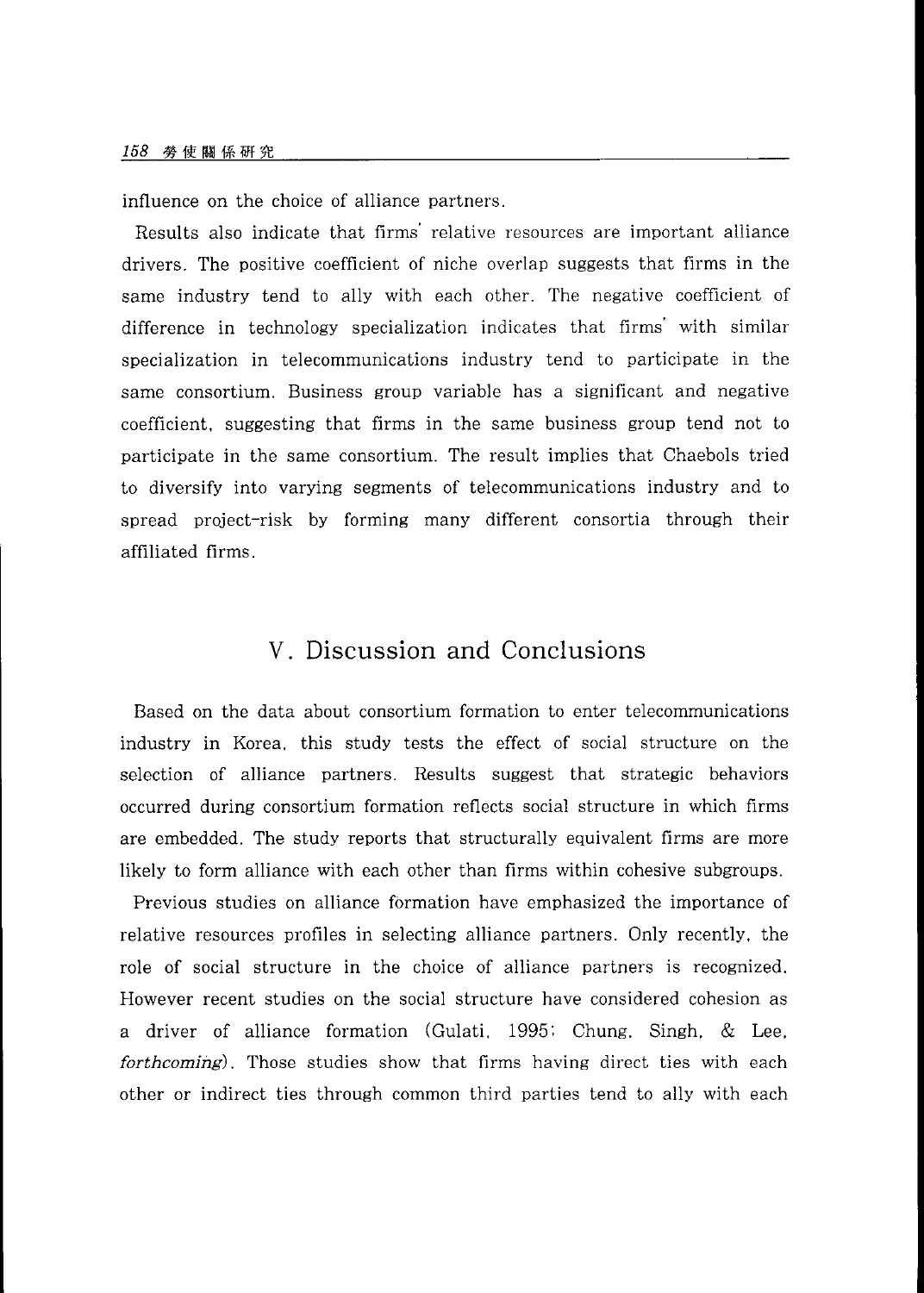other.

This study shows that not only cohesion but also structural equivalence facilitates alliance formation. In other words, structurally equivalent firms tend to ally with each other. Then why do structurally equivalent firms ally with each other? One of the possible reasons is that structurally equivalent firms tend to compete with one another and thus their alliance formation can reduce the degree of competition.

This study implies that strategic alliance can be used either to increase the utilization of slack resources or to reduce competition. To increase the utilization of slack resources. firms may consider resources complementarity in selecting alliance partner. When the complementarity is important, cohesion facilitates alliance formation since firms are more concerned with information sharing and curbing opportunistic behaviors of partners. When alliance is formed to reduce the degree of competition and focal firms share their niche in the market, however, structural equivalence rather than cohesion might be more important.

This study has some limitations because it constructs social networks with only two kinds of relationships, although those social structural variables have significant effects on alliance. Future research can investigate what kinds of relationships are more salient and under what conditions structural equivalence is more important than cohesion in forming alliance.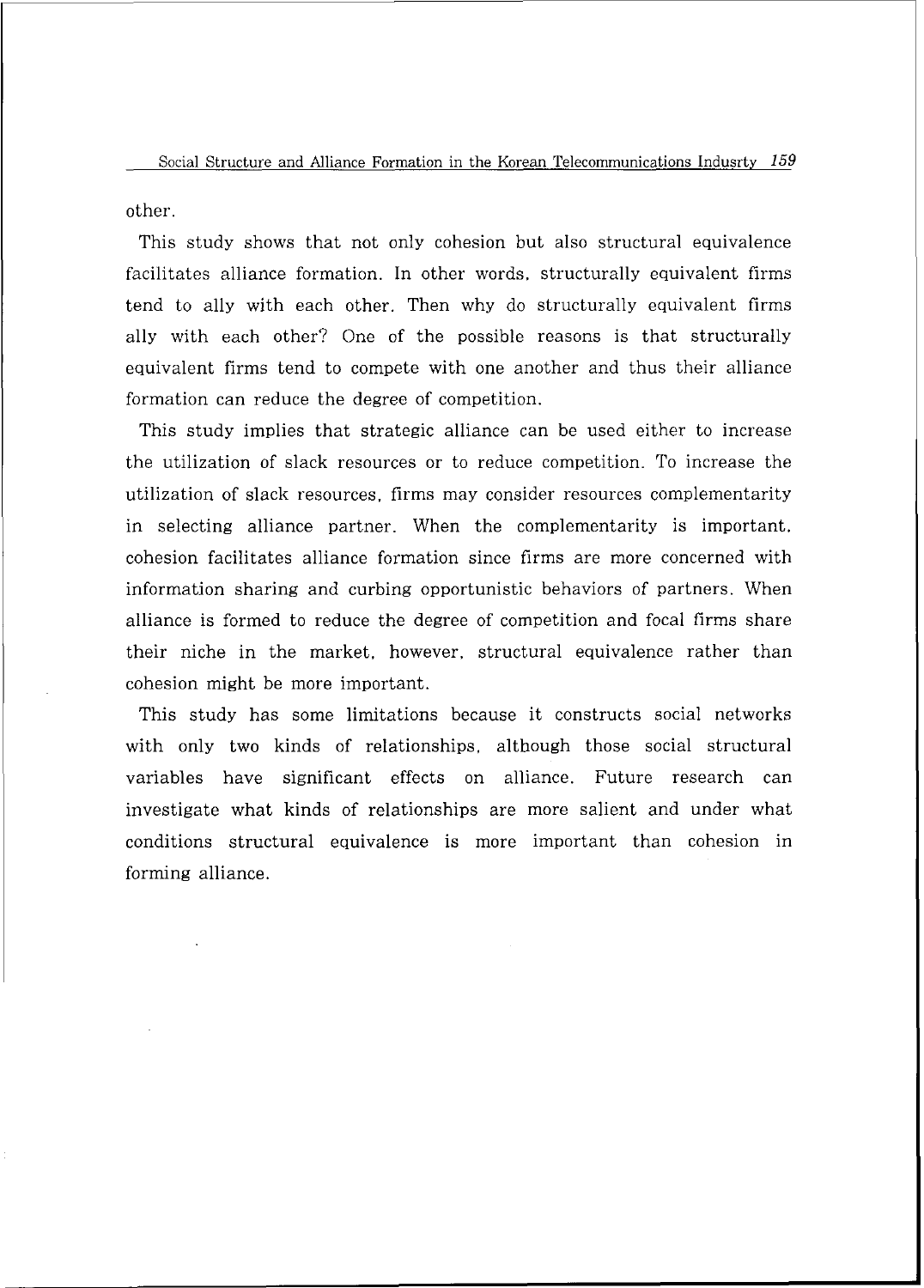## References

- Abrahamson. E.. and L. Rosenkopf. 1997. Social Network Effects on the Extent of Innovation Diffusion: A Computer Simulation. *Organization Science.* 8(3): 289-309.
- Baker, W. 1990. Market. Networks and Corporate Behavior. *American Journal of Sociology.* 96(3) : 589-625.
- Borgatti. S.P., M.G. Everette, and L.C. Freeman. 1991. UCINET. *version ZV.* Columbia. SC: Analytic Technology.
- Bourdieu. P.. and L. Wacquant. 1992. *An Invitation to Reflexive Sociology.* Chicago. IL: The University of Chicago Press.
- Burt. R. 1982. *Toward a Structural Theory of Action: Network Models of Social Structure. Perception, and Action.* NY: Academic Press.
- Burt. R. 1992. *Structural Holes: The Social Structure of Competition.*  Cambridge. MA: Harvard University Press.
- Burt, R. 1997. The Contingent Value of Social Capital. *Administrative Science Quarterly.* 42: 339-365.
- Chung. S.. H. Singh and K. Lee. **forthcoming.** Complementarity, Status Similarity, and Social Capital as Drivers of Alliance Formation. *Strategic Management Journal.*
- Coleman. J. 1988. Social Capital in the Creation of Human Capital. *American Journal of Sociology.* 94: S95-S120.
- Cook. K.. and J. Whitmeyer. 1992. Two Approaches to Social Structure: Exchange Theory and Network Analysis. *Annual Review of Sociology.*  18: 109-127.
- Cool. K.. and D. Schendel. 1987. Strategic Group Formation and Performance: The Case of The U.S. Pharmaceutical Industry. 1963-1982. *Management Science.* 33(9) : 1102-1124.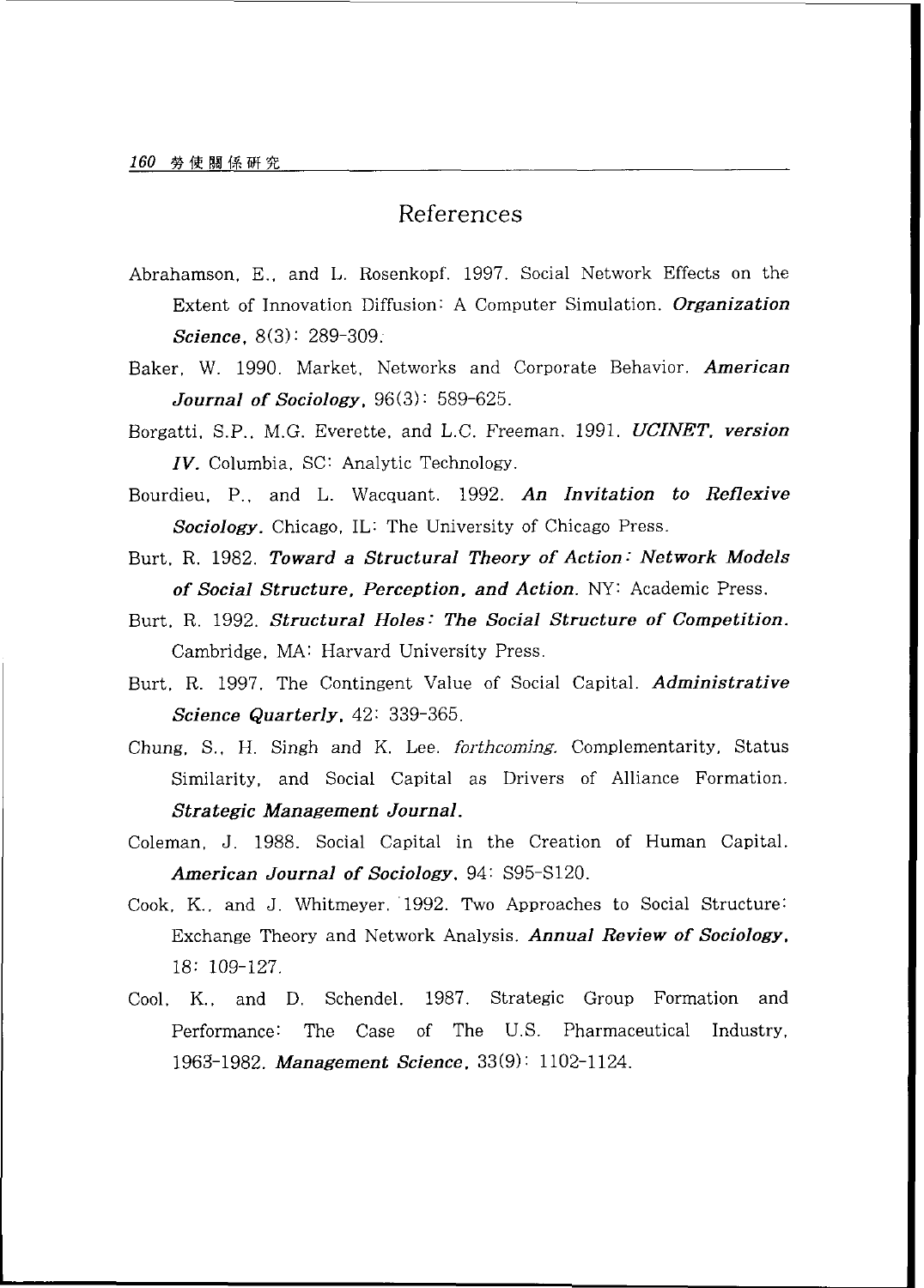- Davis. G. 1991. Agent without Principles? The Spread of the Poison Pill through the Intercorporate Network. *Administrative Science Quarterly.* 36: 583-613.
- Eisenhardt. K.. and C. Schoonhoven. 1996. Resource-Based View of Strategic Alliance Formation: Strategic and Social Effects in Entrepreneurial Firms. *Organization Science*. 7(2): 136-150.
- Farjoun. M.. and L. Lsi. 1997. Similarity Judgment in Strategy Formulation: Role. Process and Implication. *Strategic Management Journal.* 18(4) : 255-273.
- Fiegenbaum, A,. and H. Thomas. 1995. Strategic Groups as Reference Groups: Theory. Modeling and Empirical Examination of Industry and Competitive Strategy. *Strategic Management Journal.* 16: 461-476.
- Galaskiewicz, J.. and R. Burt. 1991. Interorganizational Contagion in Corporate Philanthropy. *Administrative Science Quarterly,* 36: 88-105.
- Granovetter, M. 1985. Economic Action and Social Structure: The Problem of Embeddedness. *American Journal of Sociology.* 91(3): 481-510.
- Gulati. R. 1995. Social Structure and Alliance Formation Patterns: A Longitudinal Analysis. *Administrative Science Quarterly.* 40: 619-652.
- Jarillo, J. 1988. On Strategic Networks. *Strategic Management Journal.*  9: 31-41.
- Larson. A. 1992. Network Dyads in Entrepreneurial Settings: A Study of the Governance of Exchange Relationships. *Administrative Science Quarterly.* 37: 76-104.
- Llerena, P.. and S. Wolff. 1994. Inter-firm Agreements in Telecommunications: Elements of an Analytical Framework. In G. Pogorel (ed.) . *Global Telecommunications Strategies and Technical Changes.*  Amsterdam: Elsevier Science B.V.: 257-275.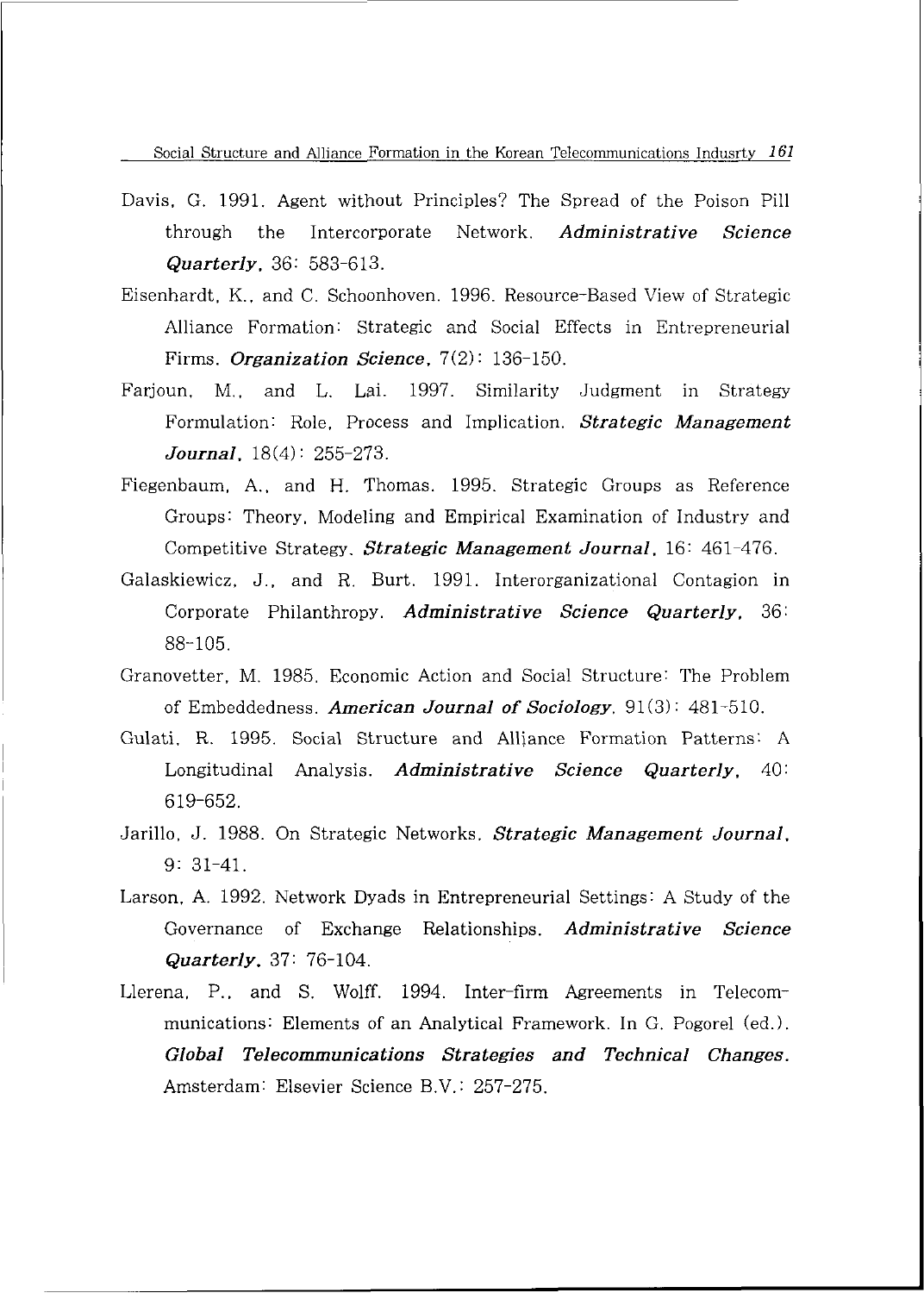- Maddala. G. 1983. *Limited-Dependent and Qualitative Variables in Econometrics.* NY: Cambridge University Press: 59-78.
- McGee. J.. and H. Thomas. 1986. Strategic Groups: Theory. Research and Taxonomy. *Strategic Management Journal.* 7: 141-160.
- Meyer. J., and B. Rowan. 1977. Institutionalized Organizations: Formal Structure as Myth and Ceremony. *American Journal of Sociology.*  83(2) : 340-363.
- Mizruchi, M. 1992. *The Structure of Corporate Political Action: Interfirm Relations and Their Consequences.* Cambridge. *MA:*  Havard University Press.
- Mowery, D.. J. Oxley and B. Silverman. 1996. Strategic Alliances and Interfirm Knowledge Transfer. *Strategic Management Journal.*  17(Winter Special Issue) : 77-91.
- Pennings, H.. K. Lee and A. Witteloostuiin. 1998. Human Capital. Social Capital, and Firm Dissolution. *Academy of Management Journal.*  41: 425-440.
- Pfeffer. J.. and G. Salancik. 1978. *The External Control of Organizations: A Resource Dependence Perspective.* NY: Harper & Row.
- Podolny, J. 1993. A Status-Based Model of Market Competition. *American Journal of Sociology.* 98(4) : 829-872.
- Podolny. J., T. Stuart, and M. Hannan. 1996. Networks. Knowledge, and Niches: Competition in the Worldwide Semiconductor Industry, 1984-1991. *American Journal of Sociology.* 102(3) : 659-689.
- Sakakibara. M. 1997. Heterogeniety of Firm Capabilities and Cooperative Research and Development: An Empirical Examination of Motives. *Strategic Management Journal.* 18 (Summer Special Issue) : 143-164.
- Sinha, R.; and C. Noble. 1997. The Performance Consequences of Subfield Entry. *Strategic Management Journal.* 18(6): 465-481.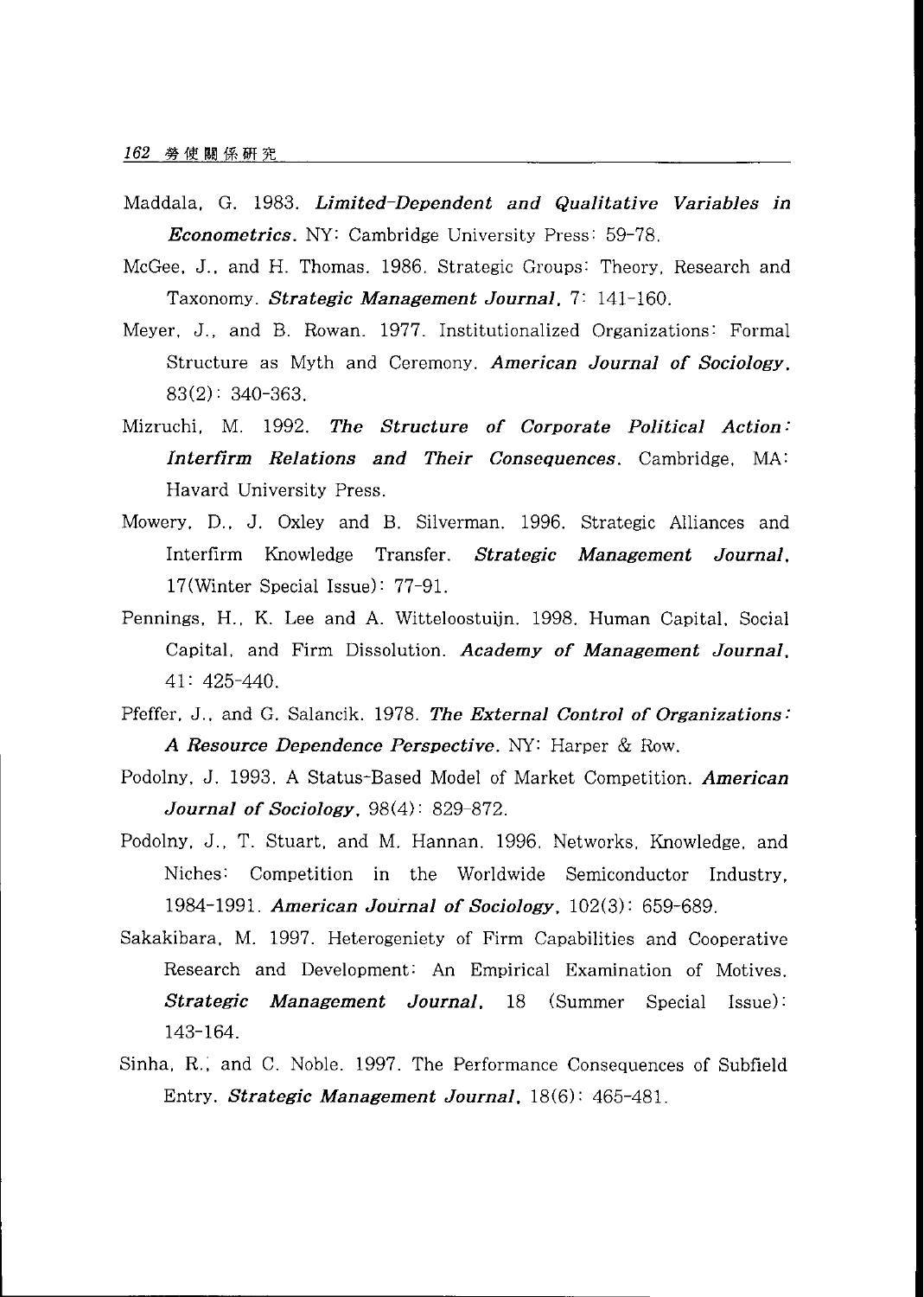- Stuart, T.. and J. Podolny. 1996. Local Search and The Evolution of Technological Capabilities. *Strategic Management Journal.* 17: 21-38.
- Uzzi. B. 1996. The Sources and Consequences of Embeddedness For Performance of Organizations: The Network Effect. *American Sociological Review.* 61 : 674-698.
- Walker. G.. B. Kogut, and W. Shan. 1997. Social Capital, Structural Holes, and the Formation of an Industry Network. *Organization Science.* 8(2): 109- 125.
- Wasserman, S.. and K. Faust. 1994. *Social Network Analysis: Methods and Applications.* NY: Cambridge University Press.
- Zaheer. A,. and N. Venkatraman. 1995. Relational Governance as an Interorganizational Strategy: An Empirical Test of the Role of Trust in Economic Exchange. *Strategic Management Journal.* 16: 373-392.
- Zuckin, S.. and P. DiMaggio (eds.). 1990. *Structures of Capital: The Social Organization of the Economy.* NY: Cambridge University Press.